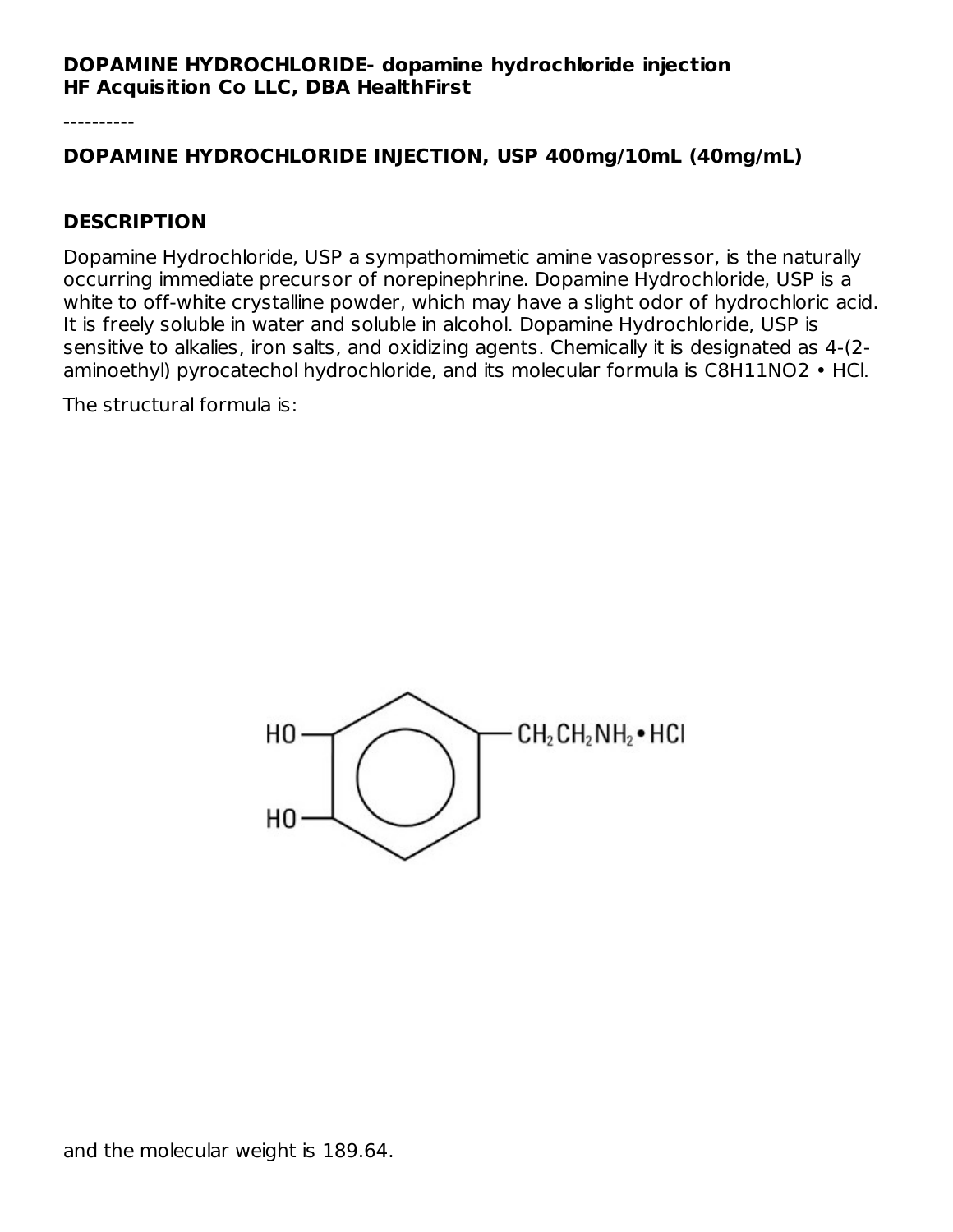Dopamine Hydrochloride Injection, USP is a clear, practically colorless, sterile, pyrogenfree, aqueous solution of Dopamine Hydrochloride, USP for intravenous infusion after dilution. Each milliliter of the 40 mg/mL preparation contains 40 mg of Dopamine Hydrochloride, USP (equivalent to 32.31 mg of dopamine base). Each milliliter of the 80 mg/mL preparation contains 80 mg of Dopamine Hydrochloride, USP (equivalent to 64.62 mg of dopamine base). Each milliliter of both preparations contains the following: Sodium metabisulfite 9 mg added as an antioxidant; citric acid, anhydrous 10 mg; and sodium citrate, dihydrate 5 mg added as a buffer. May contain additional citric acid and/or sodium citrate for pH adjustment. pH is 3.3 (2.5 to 5.0).

Dopamine Hydrochloride Injection, USP must be diluted in an appropriate sterile parenteral solution before intravenous administration. (See DOSAGE AND ADMINISTRATION)

# **CLINICAL PHARMACOLOGY**

Dopamine is a natural catecholamine formed by the decarboxylation of 3,4 dihydroxyphenylalanine (DOPA). It is a precursor to norepinephrine in noradrenergic nerves and is also a neurotransmitter in certain areas of the central nervous system, especially in the nigrostriatal tract, and in a few peripheral sympathetic nerves.

Dopamine produces positive chronotropic and inotropic effects on the myocardium, resulting in increased heart rate and cardiac contractility. This is accomplished directly by exerting an agonist action on beta-adrenoceptors and indirectly by causing release of norepinephrine from storage sites in sympathetic nerve endings.

Dopamine's onset of action occurs within five minutes of intravenous administration, and with dopamine's plasma half-life of about two minutes, the duration of action is less than ten minutes. However, if monoamine oxidase (MAO) inhibitors are present, the duration may increase to one hour. The drug is widely distributed in the body but does not cross the blood-brain barrier to a significant extent. Dopamine is metabolized in the liver, kidney, and plasma by MAO and catechol‑O-methyltransferase to the inactive compounds homovanillic acid (HVA) and 3,4‑dihydroxyphenylacetic acid. About 25% of the dose is taken up into specialized neurosecretory vesicles (the adrenergic nerve terminals), where it is hydroxylated to form norepinephrine. It has been reported that about 80% of the drug is excreted in the urine within 24 hours, primarily as HVA and its sulfate and glucuronide conjugates and as 3,4-dihydroxyphenylacetic acid. A very small portion is excreted unchanged.

The predominant effects of dopamine are dose-related, although it should be noted that actual response of an individual patient will largely depend on the clinical status of the patient at the time the drug is administered. At low rates of infusion (0.5 – 2 mcg/kg/min) dopamine causes vasodilation that is presumed to be due to a specific agonist action on dopamine receptors (distinct from alpha- and beta-adrenoceptors) in the renal, mesenteric, coronary, and intracerebral vascular beds. At these dopamine receptors, haloperidol is an antagonist. The vasodilation in these vascular beds is accompanied by increased glomerular filtration rate, renal blood flow, sodium excretion, and urine flow. Hypotension sometimes occurs. An increase in urinary output produced by dopamine is usually not associated with a decrease in osmolality of the urine.

At intermediate rates of infusion (2 – 10 mcg/kg/min) dopamine acts to stimulate the beta1-adrenoceptors, resulting in improved myocardial contractility, increased SA rate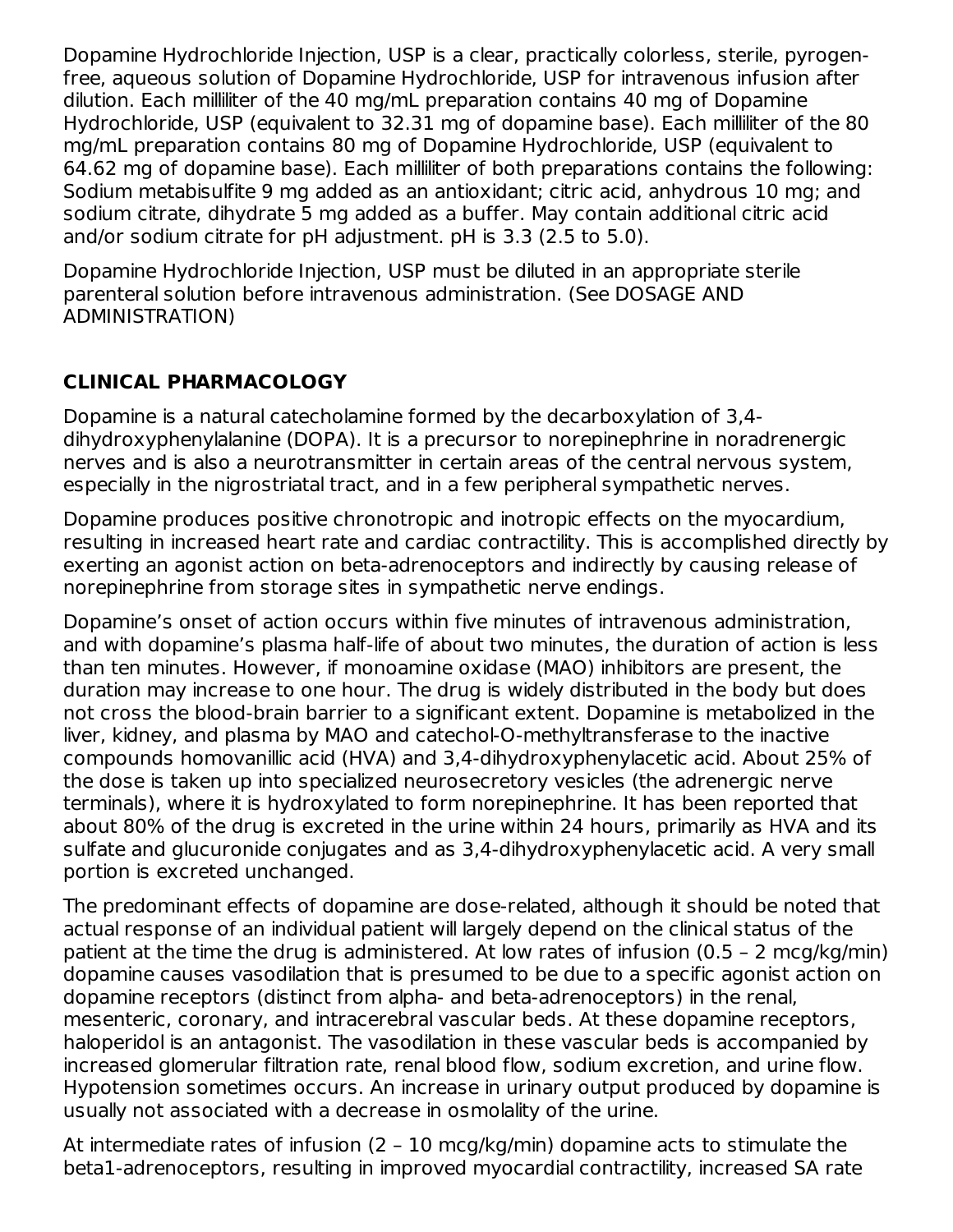and enhanced impulse conduction in the heart. There is little, if any, stimulation of the beta2-adrenoceptors (peripheral vasodilation). Dopamine causes less increase in myocardial oxygen consumption than isoproterenol, and its use is not usually associated with a tachyarrhythmia. Clinical studies indicate that it usually increases systolic and pulse pressure with either no effect or a slight increase in diastolic pressure. Blood flow to the peripheral vascular beds may decrease while mesenteric flow increases due to increased cardiac output. Total peripheral resistance (alpha effects) at low and intermediate doses is usually unchanged.

At higher rates of infusion (10 – 20 mcg/kg/min) there is some effect on alphaadrenoceptors, with consequent vasoconstrictor effects and a rise in blood pressure. The vasoconstrictor effects are first seen in the skeletal muscle vascular beds, but with increasing doses, they are also evident in the renal and mesenteric vessels. At very high rates of infusion (above 20 mcg/kg/min), stimulation of alpha-adrenoceptors predominates and vasoconstriction may compromise the circulation of the limbs and override the dopaminergic effects of dopamine, reversing renal dilation and naturesis.

# **INDICATION & USAGE**

Dopamine Hydrochloride, USP is indicated for the correction of hemodynamic imbalances present in the shock syndrome due to myocardial infarction, trauma, endotoxic septicemia, open-heart surgery, renal failure, and chronic cardiac decompensation as in congestive failure.

Patients most likely to respond adequately to Dopamine Hydrochloride, USP are those in whom physiological parameters, such as urine flow, myocardial function, and blood pressure, have not undergone profound deterioration. Multiclinic trials indicate that the shorter the time interval between onset of signs and symptoms and initiation of therapy with blood volume correction and Dopamine Hydrochloride, USP, the better the prognosis. Where appropriate, blood volume restoration with a suitable plasma expander or whole blood should be accomplished prior to administration of Dopamine Hydrochloride, USP.

Poor Perfusion of Vital Organs – Urine flow appears to be one of the better diagnostic signs by which adequacy of vital organ perfusion can be monitored. Nevertheless, the physician should also observe the patient for signs of reversal of confusion or reversal of comatose condition. Loss of pallor, increase in toe temperature, and/or adequacy of nail bed capillary filling may also be used as indices of adequate dosage. Clinical studies have shown that when Dopamine Hydrochloride, USP is administered before urine flow has diminished to levels of approximately 0.3 mL/minute, prognosis is more favorable. Nevertheless, in a number of oliguric or anuric patients, administration of Dopamine Hydrochloride, USP has resulted in an increase in urine flow, which in some cases reached normal levels. Dopamine Hydrochloride, USP may also increase urine flow in patients whose output is within normal limits and thus may be of value in reducing the degree of pre-existing fluid accumulation. It should be noted that at doses above those optimal for the individual patient, urine flow may decrease, necessitating reduction of dosage.

Low Cardiac Output – Increased cardiac output is related to dopamine's direct inotropic effect on the myocardium. Increased cardiac output at low or moderate doses appears to be related to a favorable prognosis. Increase in cardiac output has been associated with either static or decreased systemic vascular resistance (SVR). Static or decreased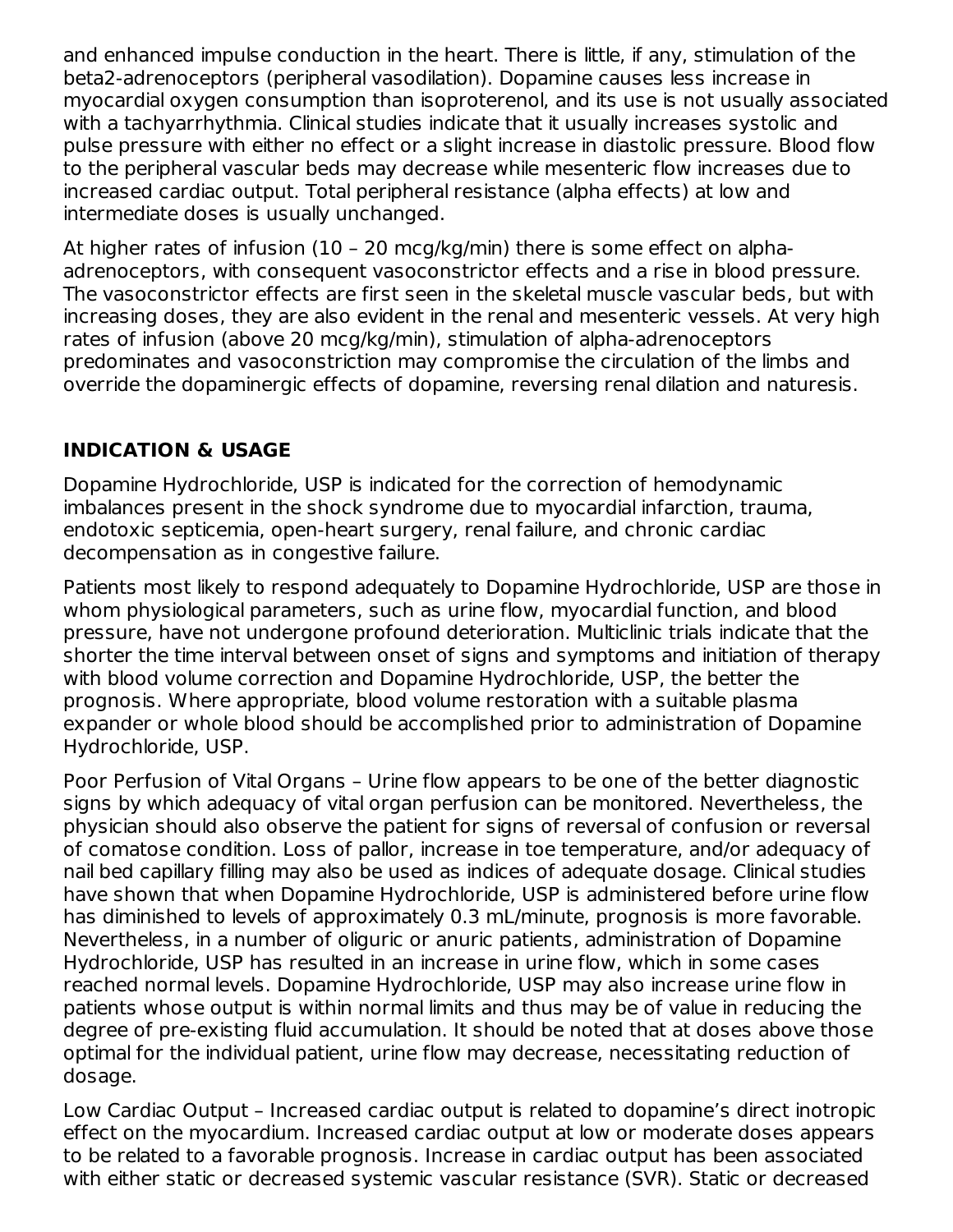with either static or decreased systemic vascular resistance (SVR). Static or decreased systemic vascular resi<br>Static or decreased systemic vascular resistance (SVR). Static or decreased systemic variable systemic variabl SVR associated with low or moderate movements in cardiac output is believed to be a reflection of differential effects on specific vascular beds with increased resistance in peripheral beds (e.g., femoral) and concomitant decreases in mesenteric and renal vascular beds.

Redistribution of blood flow parallels these changes so that an increase in cardiac output is accompanied by an increase in mesenteric and renal blood flow. In many instances the renal fraction of the total cardiac output has been found to increase. Increase in cardiac output produced by dopamine is not associated with substantial decreases in systemic vascular resistance as may occur with isoproterenol.

Hypotension – Hypotension due to inadequate cardiac output can be managed by administration of low to moderate doses of Dopamine Hydrochloride, USP which have little effect on SVR. At high therapeutic doses, dopamine's alpha-adrenergic activity becomes more prominent and thus may correct hypotension due to diminished SVR. As in the case of other circulatory decompensation states, prognosis is better in patients whose blood pressure and urine flow have not undergone profound deterioration. Therefore, it is suggested that the physician administer Dopamine Hydrochloride, USP as soon as a definite trend toward decreased systolic and diastolic pressure becomes evident.

### **CONTRAINDICATIONS**

Dopamine HCl should not be used in patients with pheochromocytoma.

Dopamine HCl should not be administered to patients with uncorrected tachyarrhythmias or ventricular fibrillation.

### **WARNINGS**

Contains sodium metabisulfite, a sulfite that may cause allergic-type reactions including anaphylactic symptoms and life-threatening or less severe asthmatic episodes in certain susceptible people. The overall prevalence of sulfite sensitivity in the general population is unknown and probably low. Sulfite sensitivity is seen more frequently in asthmatic than in nonasthmatic people.

Do NOT add dopamine HCl to any alkaline diluent solution since the drug is inactivated in alkaline solution.

Patients who have been receiving MAO inhibitors prior to the administration of dopamine HCl will require substantially reduced dosage. See DRUG INTERACTIONS below.

### **PRECAUTIONS**

General

1. Monitoring – Careful monitoring of the following indices is necessary during dopamine HCl infusion, as with any adrenergic agent: blood pressure, urine flow, and, when possible, cardiac output and pulmonary wedge pressure.

2. Hypovolemia – Prior to treatment with dopamine HCl, hypovolemia should be fully corrected, if possible, with either whole blood or plasma as indicated. Monitoring of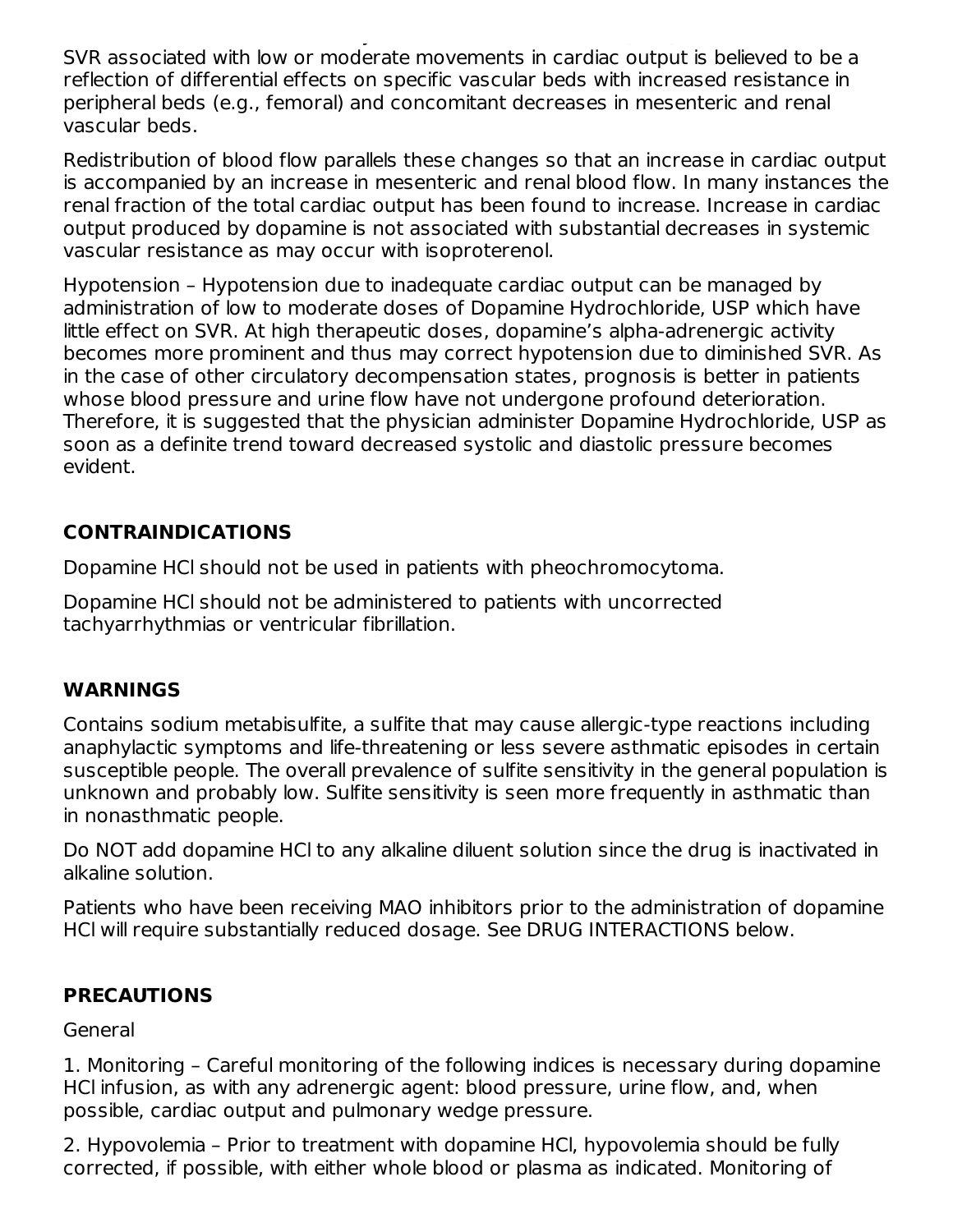central venous pressure or left ventricular filling pressure may be helpful in detecting and treating hypovolemia.

3. Hypoxia, Hypercapnia, Acidosis – These conditions, which may also reduce the effectiveness and/or increase the incidence of adverse effects of dopamine, must be identified and corrected prior to, or concurrently with, administration of dopamine HCl.

4. Decreased Pulse Pressure – If a disproportionate increase in diastolic blood pressure and a marked decrease in pulse pressure are observed in patients receiving dopamine HCl, the rate of infusion should be decreased and the patient observed carefully for further evidence of predominant vasoconstrictor activity, unless such effect is desired.

5. Ventricular Arrhythmias – If an increased number of ectopic beats are observed, the dose should be reduced if possible.

6. Hypotension – At lower infusion rates, if hypotension occurs, the infusion rate should be rapidly increased until adequate blood pressure is obtained. If hypotension persists, dopamine HCl should be discontinued and a more potent vasoconstrictor agent such as norepinephrine should be administered.

7. Extravasation – Dopamine HCl should be infused into a large vein whenever possible to prevent the possibility of extravasation into tissue adjacent to the infusion site. Extravasation may cause necrosis and sloughing of surrounding tissue. Large veins of the antecubital fossa are preferred to veins in the dorsum of the hand or ankle. Less suitable infusion sites should be used only if the patient's condition requires immediate attention. The physician should switch to more suitable sites as rapidly as possible. The infusion site should be continuously monitored for free flow.

8. Occlusive Vascular Disease – Patients with a history of occlusive vascular disease (for example, atherosclerosis, arterial embolism, Raynaud's disease, cold injury, diabetic endarteritis, and Buerger's disease) should be closely monitored for any changes in color or temperature of the skin in the extremities. If a change in skin color or temperature occurs and is thought to be the result of compromised circulation in the extremities, the benefits of continued dopamine HCl infusion should be weighed against the risk of possible necrosis. This condition may be reversed by either decreasing the rate or discontinuing the infusion.

### IMPORTANT

Antidote for Peripheral Ischemia: To prevent sloughing and necrosis in ischemic areas, the area should be infiltrated as soon as possible with 10 to 15 mL of saline solution containing from 5 to 10 mg of phentolamine mesylate, an adrenergic blocking agent. A syringe with a fine hypodermic needle should be used, and the solution liberally infiltrated throughout the ischemic area. Sympathetic blockade with phentolamine causes immediate and conspicuous local hyperemic changes if the area is infiltrated within 12 hours. Therefore, phentolamine should be given as soon as possible after the extravasation is noted.

9. Weaning – When discontinuing the infusion, it may be necessary to gradually decrease the dose of dopamine HCl while expanding blood volume with I.V. fluids, since sudden cessation may result in marked hypotension.

### Drug Interactions

1. Because dopamine is metabolized by monoamine oxidase (MAO), inhibition of this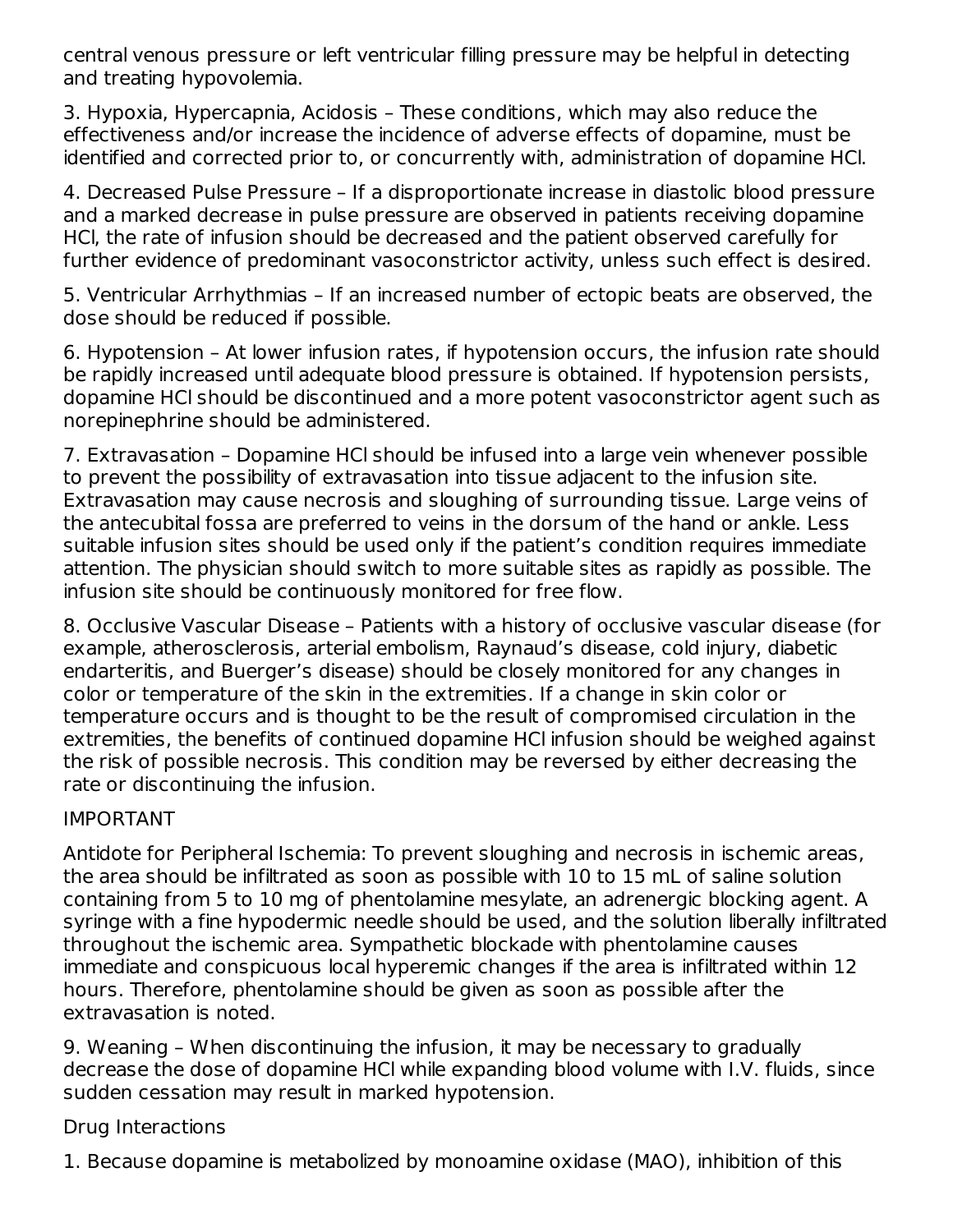enzyme prolongs and potentiates the effect of dopamine. Patients who have been treated with MAO inhibitorswithin two to three weeks prior to the administration of dopamine HCl should receive initial doses of dopamine HCl no greater than one-tenth (1/10) of the usual dose.

2. Concurrent administration of dopamine HCl and diuretic agents may produce an additive or potentiating effect on urine flow.

3. Tricyclic antidepressants may potentiate the pressor response to adrenergic agents.

4. Cardiac effects of dopamine are antagonized by beta-adrenergic blocking agents, such as propranolol and metoprolol. The peripheral vasoconstriction caused by high doses of dopamine HCl is antagonized by alpha-adrenergic blocking agents. Dopamineinduced renal and mesenteric vasodilation is not antagonized by either alpha- or betaadrenergic blocking agents.

5. Haloperidol appears to have strong central antidopaminergic properties. Haloperidol and haloperidol-like drugs suppress the dopaminergic renal and mesenteric vasodilation induced at low rates of dopamine infusion.

6. Cyclopropane or halogenated hydrocarbon anesthetics increase cardiac autonomic irritability and may sensitize the myocardium to the action of certain intravenously administered catecholamines, such as dopamine. This interaction appears to be related both to pressor activity and to beta-adrenergic stimulating properties of these catecholamines and may produce ventricular arrhythmias and hypertension. Therefore, EXTREME CAUTION should be exercised when administering dopamine HCl to patients receiving cyclopropane or halogenated hydrocarbon anesthetics. It has been reported that results of studies in animals indicate that dopamine-induced ventricular arrhythmias during anesthesia can be reversed by propranolol.

7. The concomitant use of vasopressors and some oxytocic drugs may result in severe persistent hypertension. See Labor and Delivery below.

8. Administration of phenytoin to patients receiving dopamine HCl has been reported to lead to hypotension and bradycardia. It is suggested that in patients receiving dopamine HCl, alternatives to phenytoin should be used if anticonvulsant therapy is needed.

**Pregnancy** 

Teratogenic Effects: Pregnancy Category C

Animal studies have revealed no evidence of teratogenic effects due to dopamine. However, in one study, administration of dopamine HCl to pregnant rats resulted in a decreased survival rate of the newborn and a potential for cataract formation in the survivors. There are no adequate and well-controlled studies in pregnant women and it is not known if dopamine crosses the placental barrier. Because animal reproduction studies are not always predictive of human response, this drug should be used during pregnancy only if, in the judgment of the physician, the potential benefit justifies the potential risk to the fetus.

### Labor and Delivery

In obstetrics, if vasopressor drugs are used to correct hypotension or are added to a local anesthetic solution, some oxytocic drugs may cause severe persistent hypertension and may even cause rupture of a cerebral blood vessel to occur during the postpartum period.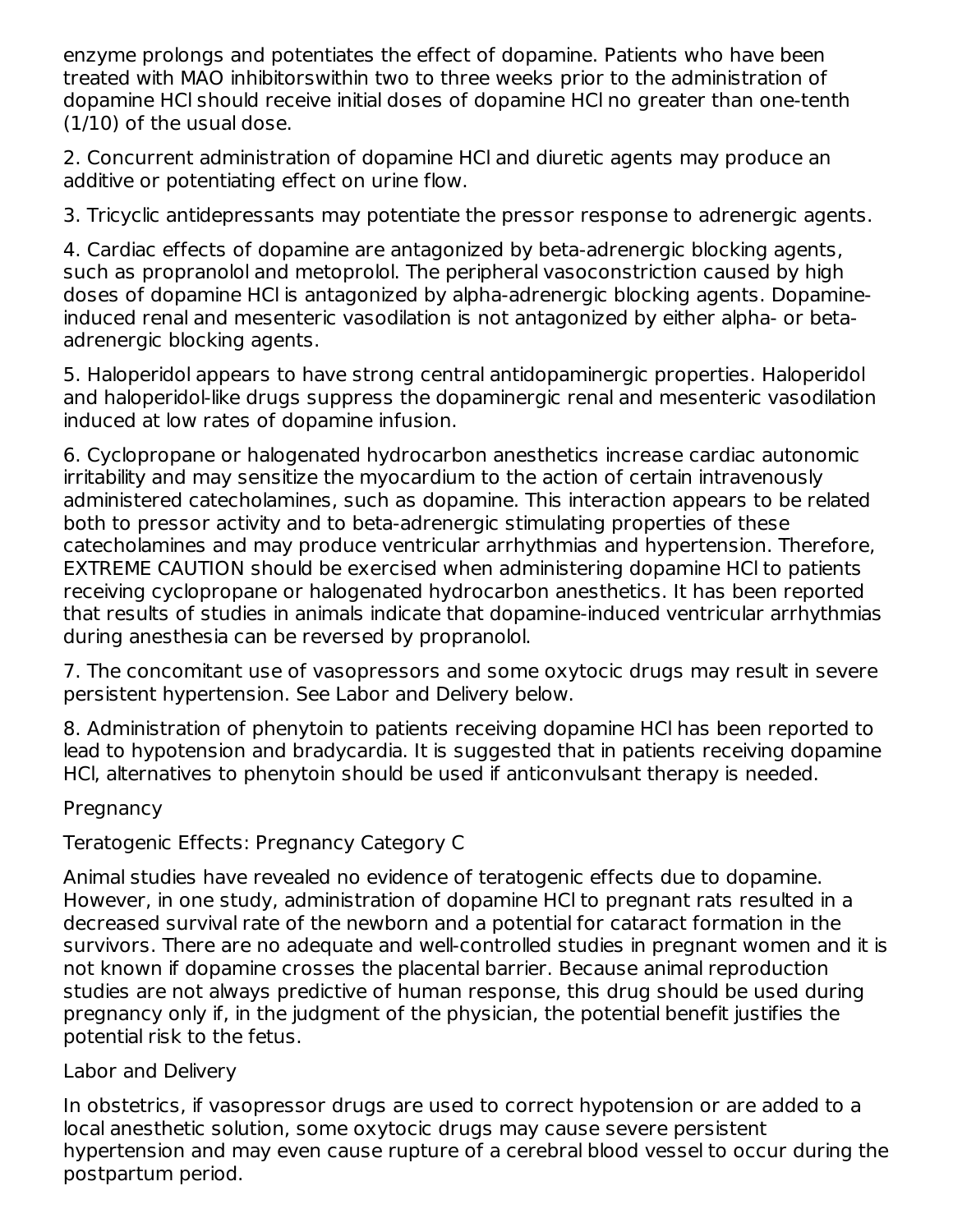Nursing Mothers

It is not known whether this drug is excreted in human milk. Because many drugs are excreted in human milk, caution should be exercised when dopamine HCl is administered to a nursing woman.

Pediatric Use

Safety and effectiveness in children have not been established. Dopamine HCl has been used in a limited number of pediatric patients, but such use has been inadequate to fully define proper dosage and limitations for use.

### **ADVERSE REACTIONS**

The following adverse reactions have been observed, but there are not enough data to support an estimate of their frequency.

Cardiovascular System:

- -ventricular arrhythmia
- -atrial fibrillation
- -ectopic beats
- -tachycardia
- -anginal pain
- -palpitation
- -cardiac conduction abnormalities
- -widened QRS complex
- -bradycardia
- -hypotension
- -hypertension
- -vasoconstriction
- Respiratory System:
- -dyspnea
- Gastrointestinal System:
- -nausea
- -vomiting
- Metabolic/Nutritional System:
- -azotemia
- Central Nervous System:
- -headache
- -anxiety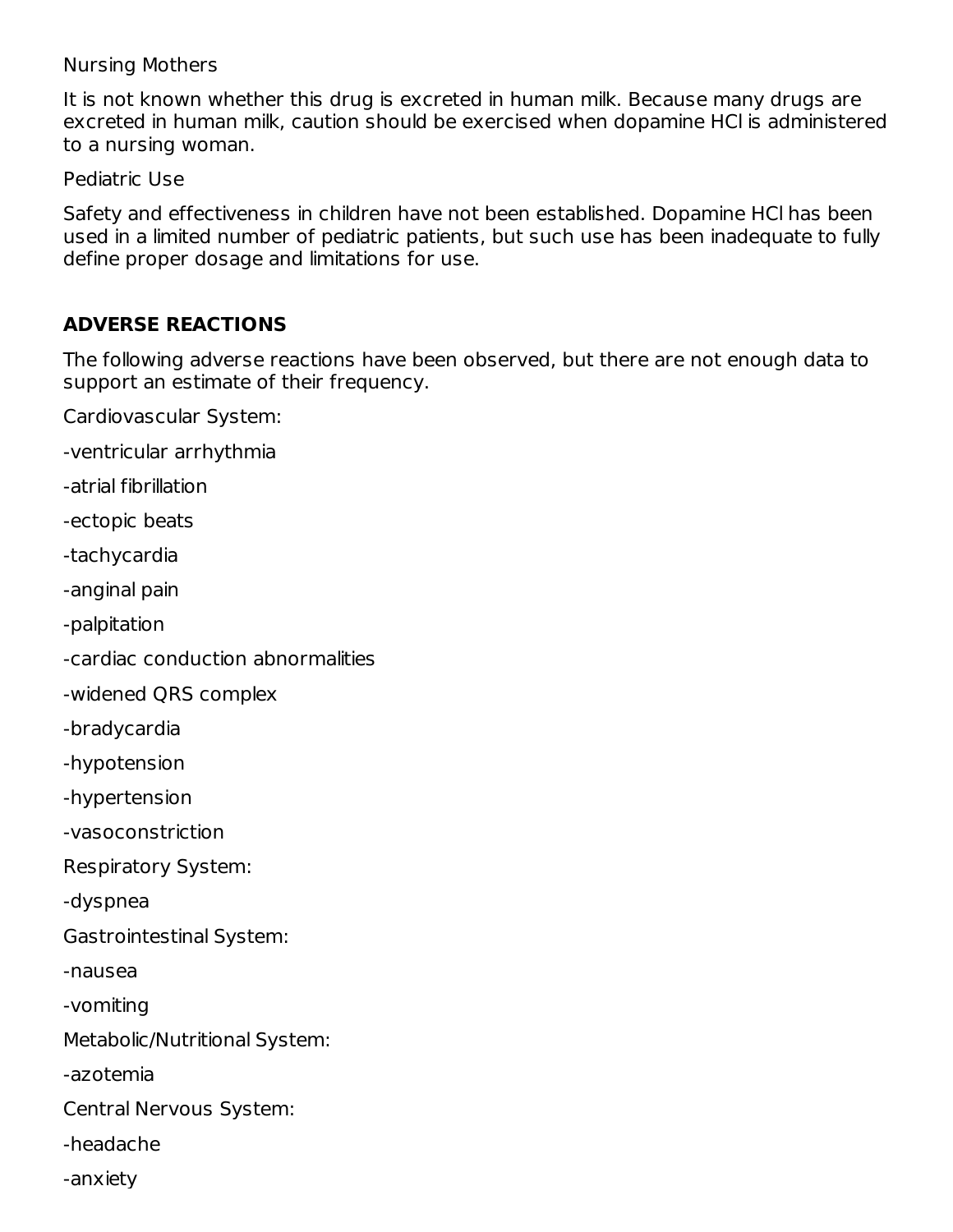Dermatological System:

-piloerection

Other:

-anxiety

Gangrene of the extremities has occurred when high doses were administered for prolonged periods or in patients with occlusive vascular disease receiving low doses of dopamine HCl.

To report SUSPECTED ADVERSE REACTIONS, contact West‐Ward Pharmaceuticals Corp. at 1‐877‐233‐2001 or FDA at 1‐800‐FDA‐1088 or www.fda.gov/medwatch.

# **OVERDOSAGE**

In the case of accidental overdosage, as evidenced by excessive elevation of blood pressure, reduce rate of administration or temporarily discontinue dopamine HCl until patient's condition stabilizes. Since dopamine's duration of action is quite short, no additional remedial measures are usually necessary. If these measures fail to stabilize the patient's condition, use of the short-acting alpha-adrenergic blocking agent phentolamine should be considered.

# **DOSAGE & ADMINISTRATION**

WARNING: This is a potent drug; it must be diluted before administration to the patient.

Dopamine hydrochloride injection is administered (only after dilution) by intravenous infusion.

Suggested Dilution – For the 40 mg/mL preparation, transfer by aseptic technique the contents containing either 5 mL, 200 mg or 10 mL, 400 mg of dopamine hydrochloride to either a 250 mL or 500 mL bottle of one of the sterile I.V. solutions listed below. For the 80 mg/mL preparation, transfer by aseptic technique the contents containing 10 mL, 800 mg of dopamine hydrochloride to a 250 mL, 500 mL or 1000 mL bottle of one of the following sterile I.V. solutions:

0.9% Sodium Chloride Injection, USP

5% Dextrose Injection, USP

5% Dextrose and 0.9% Sodium Chloride Injection, USP

5% Dextrose and 0.45% Sodium Chloride Injection, USP

5% Dextrose and Lactated Ringer's Injection

Sodium Lactate Injection, USP 1/6 Molar

Lactated Ringer's Injection, USP

The resultant dilutions are summarized in the following chart: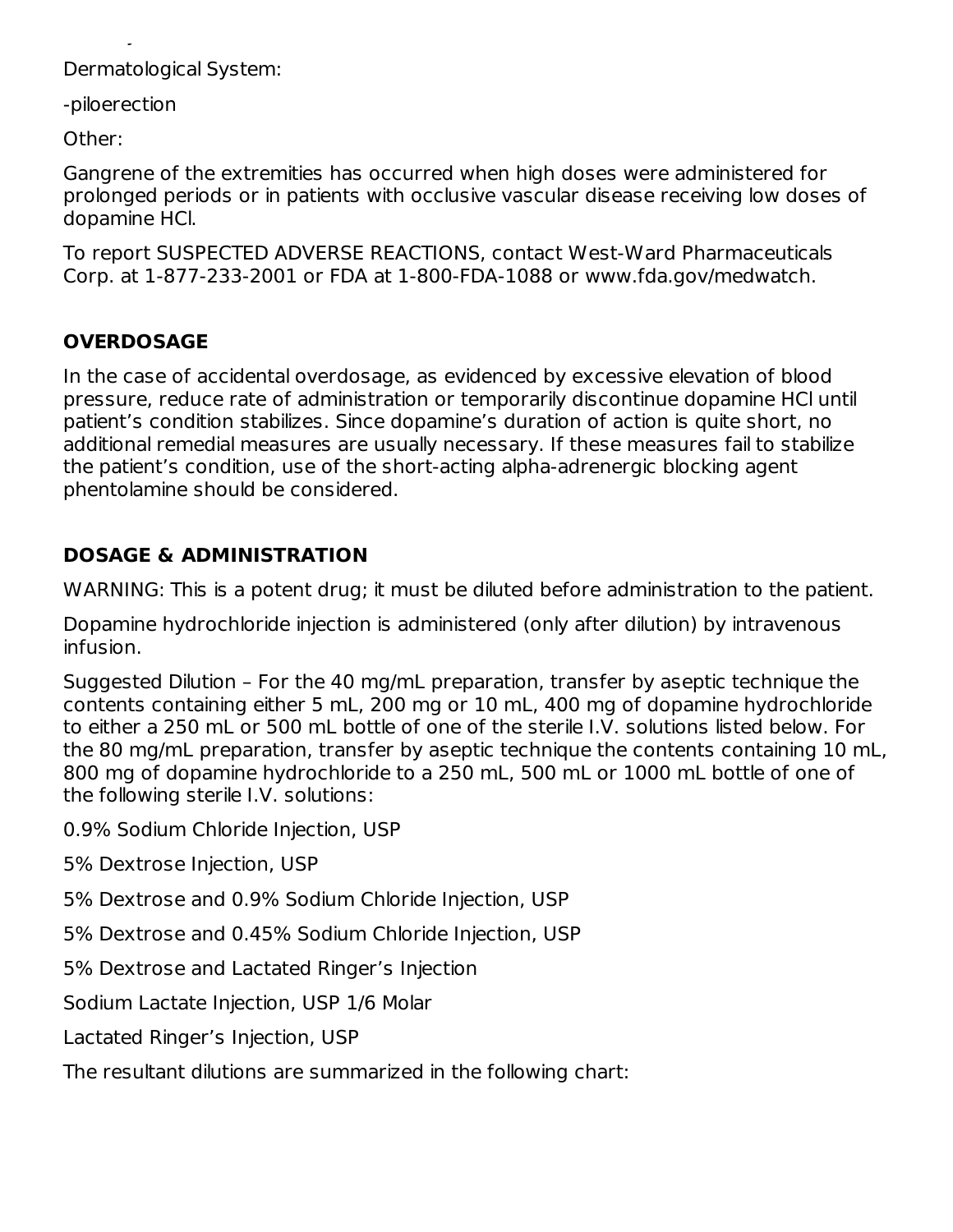| Concentration of dopamine hydrochloride            | 40 mg/mL   | 80 mg/mL    |             |
|----------------------------------------------------|------------|-------------|-------------|
| Volume of dopamine<br>Hydrochloride Injection, USP | 5 mL       | $10$ mL     | $10$ mL     |
| 250 mL Bottle of I.V. Solution                     | 800 mcg/mL | 1600 mcg/mL | 3200 mcg/mL |
| 500 mL Bottle of I.V. Solution                     | 400 mcg/mL | 800 mcg/mL  | 1600 mcg/mL |
| 1000 mL Bottle of I.V. Solution                    | 200 mcg/mL | 400 mcg/mL  | 800 mcg/mL  |

Dopamine hydrochloride injection has been found to be stable for a minimum of 24 hours after dilution in the foregoing I.V. solutions. However, as with all I.V. admixtures, dilution should be made just prior to administration.

Do NOT add dopamine hydrochloride to Sodium Bicarbonate Injection, USP or other alkaline I.V. solutions, since the drug is inactivated in alkaline solution.

Rate of Administration – Dopamine hydrochloride injection after dilution, is administered intravenously by infusion via a suitable I.V. catheter or needle. When administering dopamine hydrochloride (or any potent medication) by continuous intravenous infusion, it is advisable to use a precision volume control I.V. set. Each patient must be individually titrated to the desired hemodynamic or renal response to dopamine.

In titrating to the desired increase in systolic blood pressure, the optimum dosage rate for renal response may be exceeded, thus necessitating a reduction in rate after the hemodynamic condition is stabilized.

Administration at rates greater than 50 mcg/kg/min have safely been used in advanced circulatory decompensation states. If unnecessary fluid expansion is of concern, adjustment of drug concentration may be preferred over increasing the flow rate of a less concentrated dilution.

Suggested Regimen:

1. When appropriate, increase blood volume with whole blood or plasma until central venous pressure is 10 to 15 cm H2O or pulmonary wedge pressure is 14 to 18 mm Hg.

2. Begin infusion of diluted solution at doses of 2 – 5 mcg/kg/min of dopamine hydrochloride in patients who are likely to respond to modest increments of heart force and renal perfusion.

In more seriously ill patients, begin infusion of diluted solution at doses of 5 mcg/kg/min of dopamine hydrochloride and increase gradually using 5 to 10 mcg/kg/min increments up to a rate of 20 to 50 mcg/kg/min as needed. If doses in excess of 50 mcg/kg/min are required, it is advisable to check urine output frequently. Should urinary flow begin to decrease in the absence of hypotension, reduction of dopamine dosage should be considered. Multiclinic trials have shown that more than 50 percent of patients have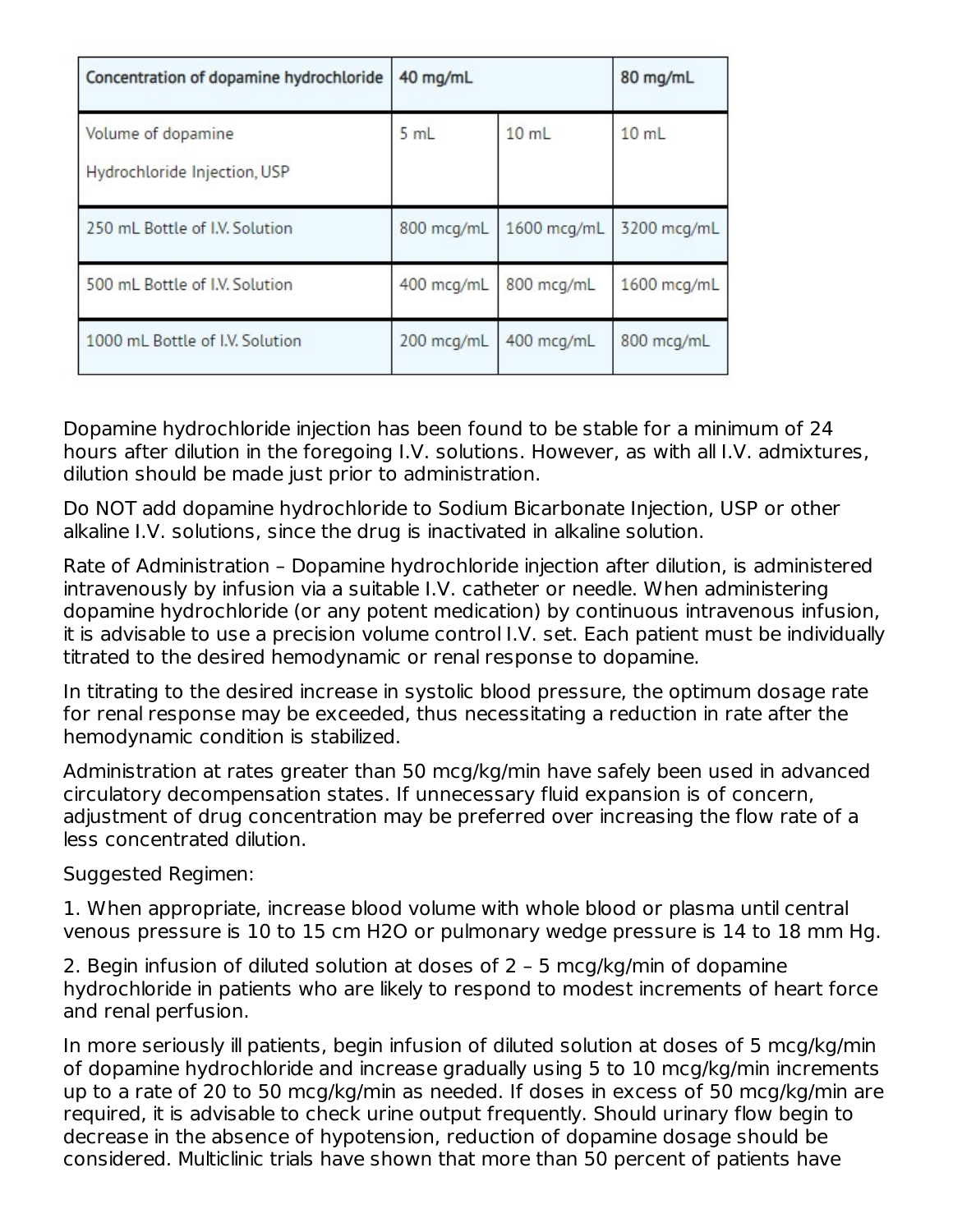been satisfactorily maintained on doses less than 20 mcg/kg/min.

In patients who do not respond to these doses with adequate arterial pressures or urine flow, additional increments of dopamine may be given in an effort to produce an appropriate arterial pressure and central perfusion.

3. Treatment of all patients requires constant evaluation of therapy in terms of blood volume, augmentation of cardiac contractility, and distribution of peripheral perfusion.

Dosage of dopamine should be adjusted according to the patient's response, with particular attention to diminution of established urine flow rate, increasing tachycardia or development of new dysrhythmias as indices for decreasing or temporarily suspending the dosage.

4. As with all potent intravenously administered drugs, care should be taken to control the rate of administration to avoid inadvertent administration of a bolus of the drug.

Parenteral drug products should be inspected visually for particulate matter and discoloration prior to administration, whenever solution and container permit.

### **HOW SUPPLIED**

Dopamine Hydrochloride Injection, USP is a clear, colorless to slightly yellow aqueous solution supplied as follows:

| Strength                | Packaged           | NDC No.      |  |
|-------------------------|--------------------|--------------|--|
| 200 mg/5 mL (40 mg/mL)  | Carton of 25 vials | 0143-9252-25 |  |
| 400 mg/5 mL (80 mg/mL)  | Carton of 25 vials | 0143-9253-25 |  |
| 400 mg/10 mL (40 mg/mL) | Carton of 25 vials | 0143-9254-25 |  |
| 800 mg/10 mL (80 mg/mL) | Carton of 25 vials | 0143-9255-25 |  |

Avoid contact with alkalies (including sodium bicarbonate), oxidizing agents or iron salts. Do not use the injection if it is darker than slightly yellow or discolored in any other way. Store at 20 to 25°C (68 to 77°F). [See USP Controlled Room Temperature.] Manufactured by: HIKMA FARMACÊUTICA (PORTUGAL), S.A. Estrada do Rio da Mó, nº 8, 8A e 8B – Fervença, 2705 – 906 Terrugem SNT PORTUGAL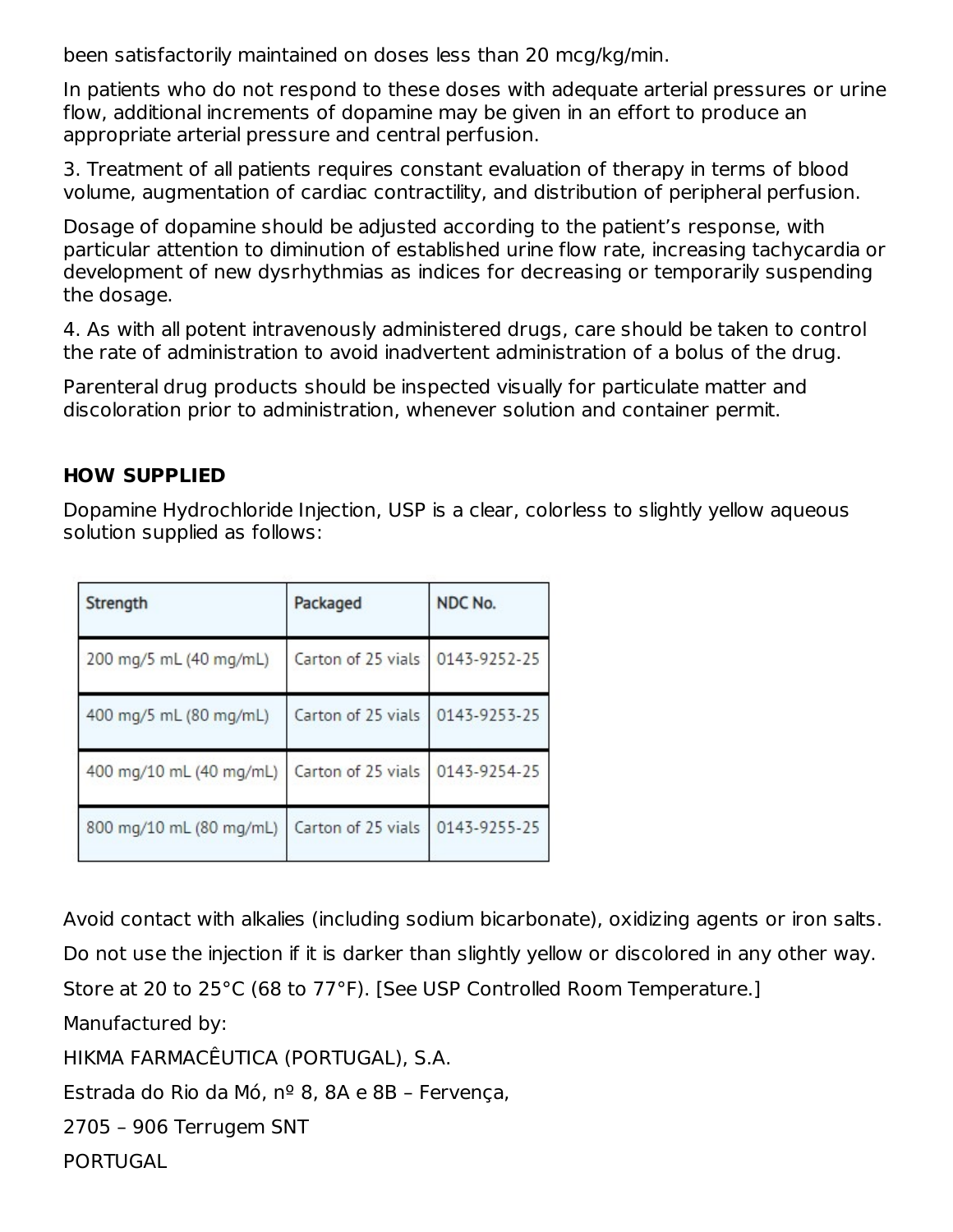Distributed by:

WEST-WARD PHARMACEUTICALS CORP.

EATONTOWN, NJ 07724

USA

Revised: September 2016

### **PRINCIPAL DISPLAY PANEL - 51662-1490-1 VIAL AND SERIALIZED VIAL LABELING**

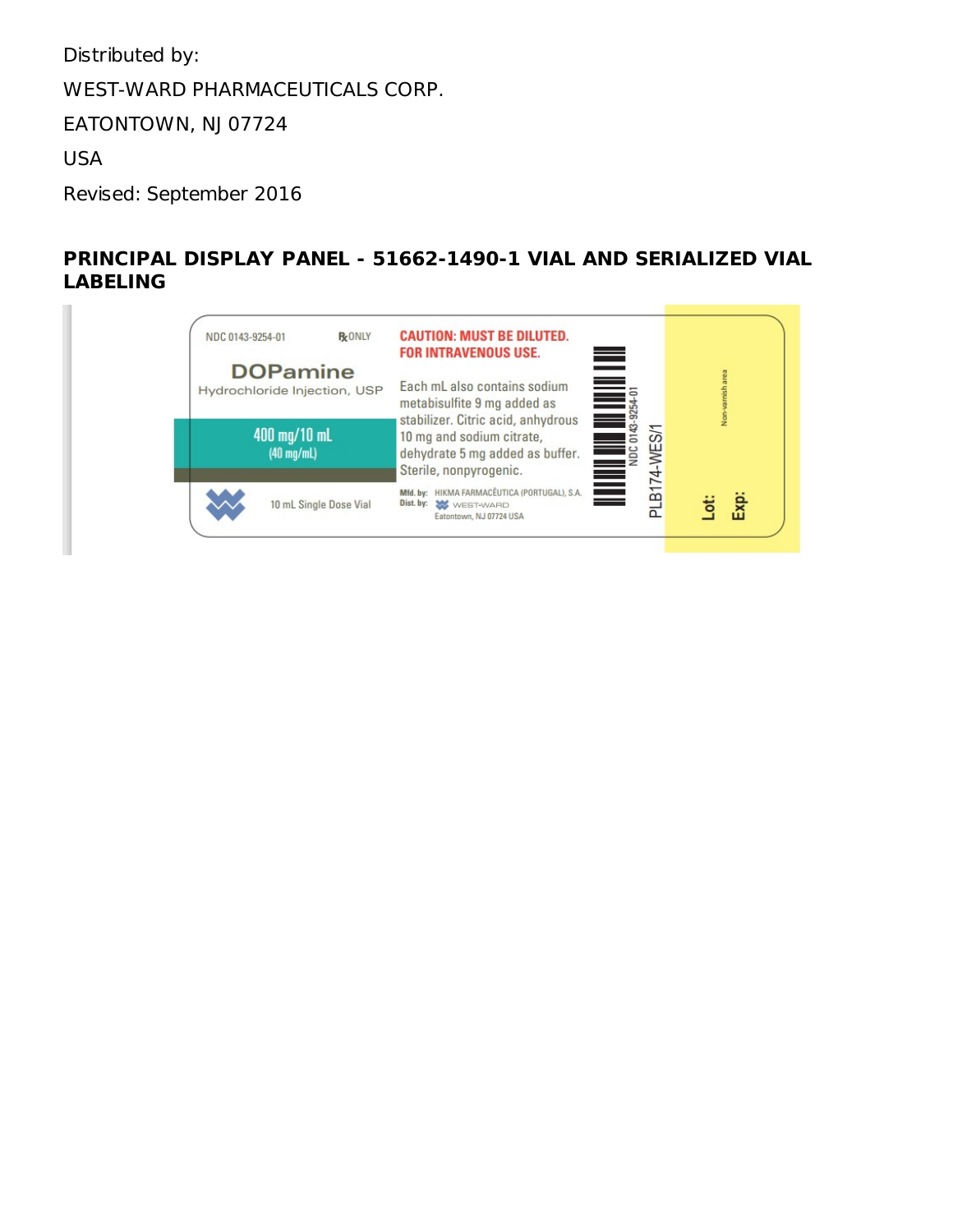

# **DOPAMINE HYDROCHLORIDE**

dopamine hydrochloride injection

| <b>Product Information</b>                                                |                                          |                              |                 |                                   |                    |  |
|---------------------------------------------------------------------------|------------------------------------------|------------------------------|-----------------|-----------------------------------|--------------------|--|
| <b>Product Type</b>                                                       | <b>HUMAN PRESCRIPTION</b><br><b>DRUG</b> | <b>Item Code</b><br>(Source) |                 | NDC:51662-1490(NDC:0143-<br>9254) |                    |  |
| <b>Route of Administration</b>                                            | <b>INTRAVENOUS</b>                       |                              |                 |                                   |                    |  |
|                                                                           |                                          |                              |                 |                                   |                    |  |
| <b>Active Ingredient/Active Moiety</b>                                    |                                          |                              |                 |                                   |                    |  |
| <b>Ingredient Name</b>                                                    |                                          |                              |                 | <b>Basis of Strength</b>          | <b>Strength</b>    |  |
| DOPAMINE HYDROCHLORIDE (UNII: 7L3E358N9L) (DOPAMINE -<br>UNII: VTD58H1Z2X |                                          |                              | <b>DOPAMINE</b> | <b>HYDROCHLORIDE</b>              | 40 mg<br>in $1 mL$ |  |